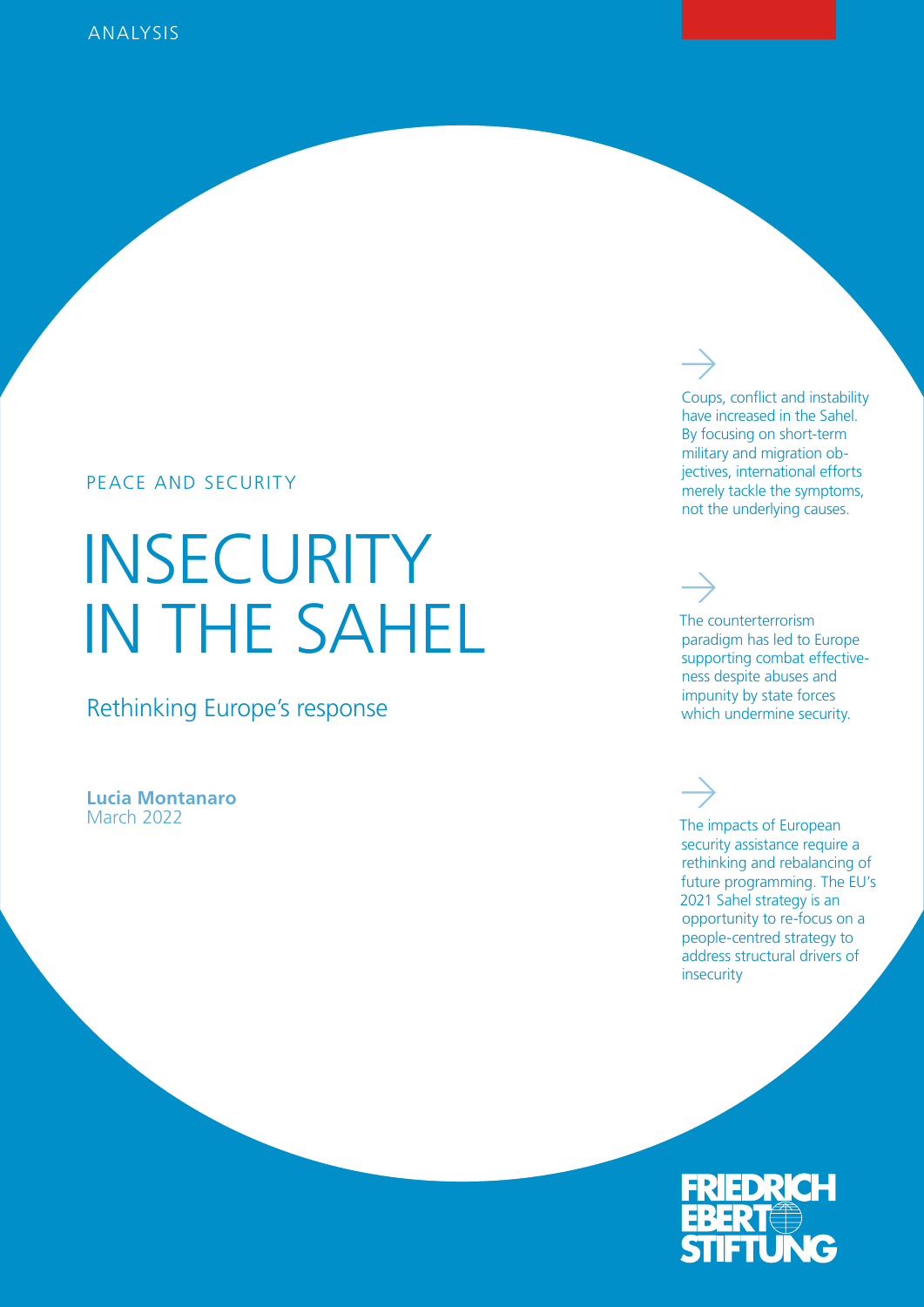## INSECURITY IN THE SAHEL Rethinking Europe's response

European Member States urgently need to evaluate their current approaches in the Sahel, especially regarding the direct impacts on security for conflict-affected communities: lessons learnt from Afghanistan and elsewhere need to be fully integrated into future European policies and practices and to be coherent with commitments to doing no harm and contributing to peace.

Counterterrorism operations in the Sahel have fed into escalating conflictual violence, inter-communal conflicts and structural impunity, especially regarding abuses by state security forces.

The focus of the counterterrorism paradigm on combat effectiveness, rather than on the transformation of often predatory security sectors and strengthening efforts to reform security sectors, risks empowering governments that neglect their populations and exacerbating abuses by their security forces – who directly contribute to the conditions in which terrorism thrives, rather than fostering stability, security for the people and peace.

The impacts of European security assistance need to be better monitored and lessons integrated into future programming

The EU revised Sahel Strategy represents a strategic opportunity to redress these trends and dynamics through a stronger focus on people-centred security strategies which harness national civil expertise and address fundamental drivers of violent conflict.

Additional information about this subject is available at: **https://www.fes.de/en/shaping-a-just-world/peace-and-security**

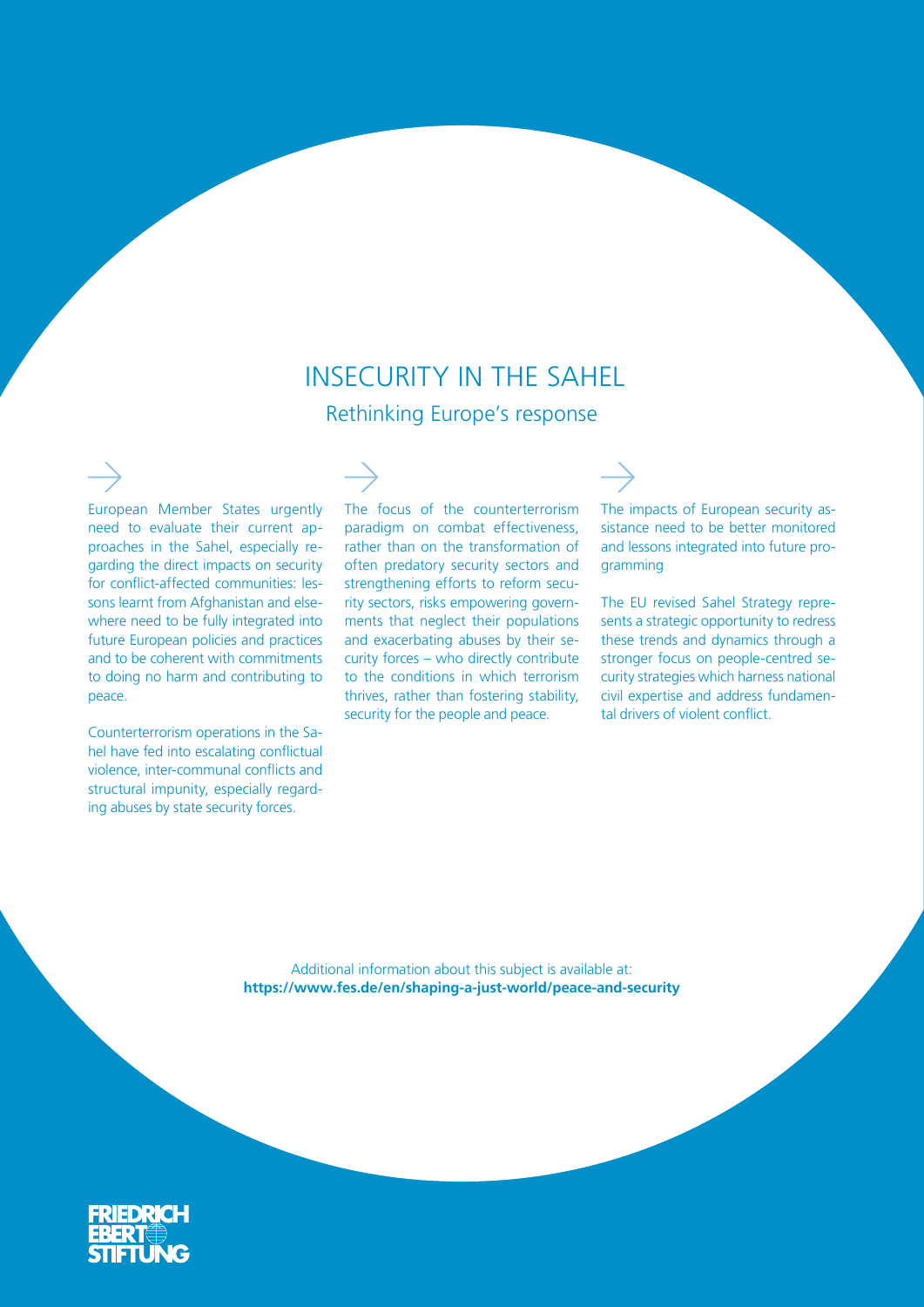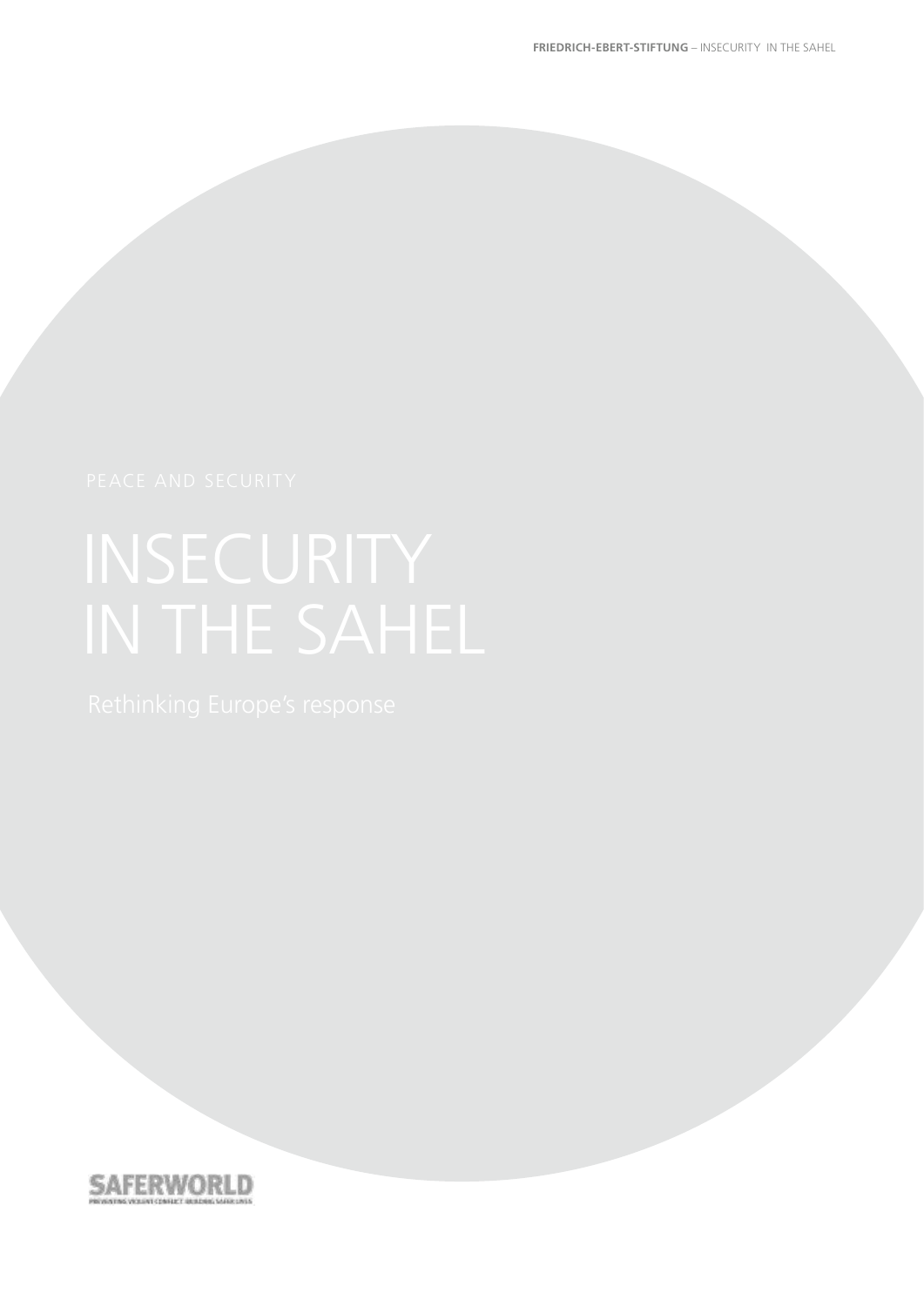Over the last two years, the Sahel has witnessed five coup attempts, of which four were successful. Physical and economic security have worsened for Sahelien communities and violence has become the norm. The European leadership focus on counterterror and migration containment, and its preoccupation with actors such as China and Russia and more recently the Wagner group, have led to a predominant »security first« approach. The Russo-Ukrainian conflict has accelerated the European rush towards military solutions, evidenced by arms exports and the »Strategic Compass«, the upcoming EU military strategy. Europe now needs to take stock of the results of this militarised politics**<sup>1</sup>** and the profound imbalance between civilian and security relations. The more Europe focuses on security forces without accountability, the more we encourage and embolden them. Chad, Mali and Burkina Faso are now ruled by military juntas and, as some have observed, »the Malian junta's turn to Russia and the Wagner Group is intended to shore up its domestic political position rather than to meaningfully address insecurity in the country«**<sup>2</sup>**.

The international response needs to rethink, rebalance and readjust. Peace, security and stability are not linear processes. The focus on security and stabilisation has caused policymakers to lose sight of the understanding that security is in fact only one ingredient of peace and development. »Fragile and divided states which fail to deliver basic services to their populations, are by their very nature prone to instability and coups«**<sup>3</sup>**. So too are those who do not address the underlying causes of conflict and insecurity. The unwavering optimism (in defiance of the evidence) that military counterterror operations will defeat the enemy and create space for stability and political solutions has contributed to strategic stubbornness**<sup>4</sup>**.

External military assistance and security provision are being placed in question by repeated failures. The collapse of Afghanistan's state and security forces within weeks of the US withdrawal from the country captured widespread global attention, and in Germany a parliamentary commission has been established to investigate the failures of the mission. But the problem also applies to other Western interventions in a range of contexts. From West Africa to Iraq, Somalia and Yemen, Western security engagement has failed to make people's lives more secure, to reinforce the legitimacy of state institutions, or to provide lasting stability for civilians.

Despite these failures, the European Union (EU) is expanding its commitment to »hard security« tools in order to bolster its crisis response. While the promotion of peace, democracy and human rights are still pillars of its external action, Europe is increasingly embracing heavily militarised responses to challenges beyond its borders. These militarised approaches based on the principle of »security first« focus on securing environments through the suppression of threats, which leads to a structural and institutional reliance on physical hard security tools, weaponry, and military assets, as well as providing training on combat effectiveness, counterterrorism and border management. As a result, securitisation becomes the dominant narrative: this leads to the neglect of issues such as widespread impunity and providing conflict-affected communities with approaches that tackle the root causes of violence and insecurity. Member States and the current European Commission leadership [believe](https://www.dw.com/en/von-der-leyen-europe-must-learn-the-language-of-power/a-51172902) that tools that use the »language of power« offer them more control over security threats. However, evidence shows that these types of responses have allowed violence to escalate while also permitting repressive governments and authoritarian regimes to operate with impunity.

The current approaches, and in particular their strengths, weaknesses and impacts on communities affected by conflict, need to be subjected to an independent evaluation, and the lessons learnt from Afghanistan, the Sahel and elsewhere must be fully integrated into future European policies and practices. The latter, in turn, need to be continually monitored and evaluated to ensure that learning is updated and risks can be better mitigated. European efforts to support the reform of security sectors could be enhanced by ensuring that they respond to the needs of all of the people and communities in the conflict-affected country.

**<sup>1</sup>** https://www.washingtonpost.com/politics/2021/05/07/chadspresident-lived-died-by-gun-will-country-shift-away-militarized-rule/

**<sup>2</sup>** [https://www.csis.org/analysis/tracking-arrival-russias-wag](https://www.csis.org/analysis/tracking-arrival-russias-wagner-group-mali)[ner-group-mali](https://www.csis.org/analysis/tracking-arrival-russias-wagner-group-mali)

**<sup>3</sup>** https://www.egmontinstitute.be/civil-military-imbalance-in-the-sahel/ **4** [https://www.saferworld.org.uk/resources/publications/1368](https://www.saferworld.org.uk/resources/publications/1368-european-security-assistance-the-search-for-stability-in-the-sahel) [european-security-assistance-the-search-for-stability-in-the-sahel](https://www.saferworld.org.uk/resources/publications/1368-european-security-assistance-the-search-for-stability-in-the-sahel); Charbonneau B (2020), »Counterinsurgency governance in the Sahel«, BulletinFrancoPaix [\(https://dandurand.uqam.ca/wp-content/](https://dandurand.uqam.ca/wp-content/uploads/2020/02/Bulletin-FrancoPaix-vol5n1_eng.pdf) [uploads/2020/02/Bulletin-FrancoPaix-vol5n1\\_eng.pdf\)](https://dandurand.uqam.ca/wp-content/uploads/2020/02/Bulletin-FrancoPaix-vol5n1_eng.pdf)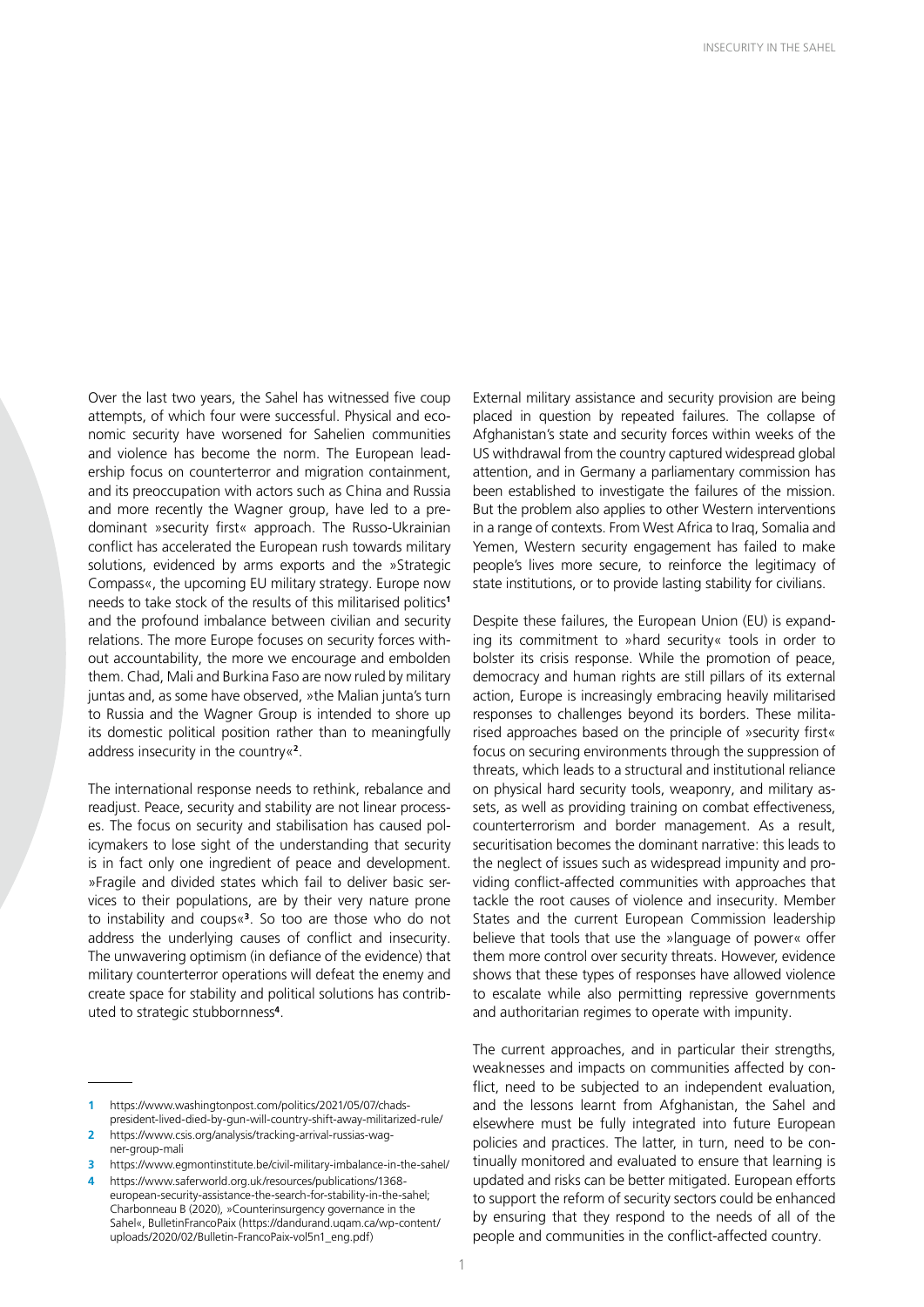## **1 A DECADE OF SECURITISATION**

The EU's global security ambitions, linking its foreign policy with domestic security concerns, have been taking shape incrementally over the past ten years. The 2016 EU [Global](https://eeas.europa.eu/archives/docs/top_stories/pdf/eugs_review_web.pdf)  [Strategy](https://eeas.europa.eu/archives/docs/top_stories/pdf/eugs_review_web.pdf) marked a major strategic shift to more state-centred, militarised responses to instability, framing state fragility in neighbouring countries and regions as a direct threat to European citizens. Since then, the EU has adopted a raft of new security assistance instruments to train and equip foreign security forces, including Capacity Building for Security and Development (CBSD), the EU Trust Fund for Africa (EUTF for Africa) and the European Peace Facility (EPF). At the same time, the remit of the EU's Common Security and Defence Policy (CSDP) missions has expanded to include counterterrorism and the containment of »irregular« migration.

A significant amount of this new security assistance funding has been directed to the five Sahelian countries Burkina Faso, Chad, Mali, Mauritania and Niger – to the extent that some EU officials now refer to the Sahel as a »laboratory« for the EU's new train-and-equip approach. Saferworld has recently conducted research on how the EU is using its new security assistance instruments in these countries – which together make up the Group of Five for the Sahel (G5 Sahel) –, analysing political drivers, risks, and impacts. This paper builds on the findings and analysis of the [report,](https://www.saferworld.org.uk/resources/publications/1368-european-security-assistance-the-search-for-stability-in-the-sahel) »European security assistance: the search for stability in the Sahel«, and identifies specific reflections and recommendations for the EU and Member State policymakers to contribute to peace and stability and ensure a civilian and political leap forward.

### **1.1 What underlies EU current security policy trends?**

EU foreign and security policy is decided through unanimous decisions by Member States. However, in recent years, two Member States in particular have been especially influential in shaping the EU's growing role as a global security actor. France has long wished for greater European backing for its ambitious overseas security interventions, seeking to balance the costs and risks of its operations and seeing the EU as a »force multiplier« for its influence. But while this has been a constant since the early 2000s, the securitisation of EU foreign policy, with increasing militarised responses to crises, has been accelerated by a strategic shift in Germany's position. With its tradition of according primacy to politics as well as reluctance to resort to military force, as well as peacebuilding and civilian crisis management,**<sup>5</sup>** Germany has historically pushed back against France's security and

military initiatives at the EU level. However, since 2014, the German political establishment has increasingly called for Germany to accept a new global responsibility and take a stronger role in international security. This ambition could have led Germany to become more active in peacebuilding; however, the European securitisation paradigm dominated by counterterrorism and migration containment has instead resulted in an increasing adoption of new security initiatives both nationally (such as the [Enable and Enhance Initiative](https://www.baks.bund.de/en/working-papers/2016/germanys-enable-enhance-initiative-what-is-it-about)  jointly administered by the Federal Foreign Office and the Federal Ministry of Defence) and at the EU level ([CBSD,](file://C:\Users\Louisa\AppData\Local\Microsoft\Windows\INetCache\Content.Outlook\ZAOUZH8E\REGULATION%20(EU)%202017\%202306%20OF%20THE%20EUROPEAN%20PARLIAMENT%20AND%20OF%20THE%20COUNCIL%20-%20of%2012%20December%202017%20-%20amending%20Regulation%20(EU)%20No%20230%20\%202014%20establishing%20an%20instrument%20contributing%20to%20stability%20and%20peace%20(europa.eu)) [EPF](https://eur-lex.europa.eu/legal-content/EN/TXT/?uri=CELEX:32021D0509)  providing training, arms and ammunition, [expanding the](https://euobserver.com/opinion/143425)  [tasks of EU CSDP missions to counterterrorism and irreg](https://euobserver.com/opinion/143425)[ular migration\)](https://euobserver.com/opinion/143425). This development has been compounded by growing direct defence cooperation between Germany and France. Despite traditional differences between their respective crisis management strategies, with Germany favouring more civilian and France more military responses, the approaches of the Élysée and the Chancellery have increasingly coalesced: they have formalised their security and defence industrial cooperation in the [Aachen Treaty](https://www.auswaertiges-amt.de/blob/2179780/ccd486958222bd5a490d42c57dd7ed03/190118-download-aachenervertrag-data.pdf)  and have extended their cooperation in the Sahel.

Two main factors have underpinned the shift in Germany's position, while also influencing other Member States. Firstly, geopolitical shifts and threats – for example, the turn of the US inwards and the military ambitions of Russia and Turkey – have increased the appetite of EU Member States for European security and defence initiatives. Secondly, domestic security concerns – especially terrorism and migration – have also prompted defence cooperation and military operations that aim to defeat violent armed groups, in addition to efforts to reinforce border controls outside Europe. A prime example is the European Intervention Initiative (EI2), which was launched by France following the 2015 terrorist attacks in Paris in order to strengthen European defence cooperation. As a result of these trends, decisions by Member States to send troops and equipment to conflict settings such as the Sahel have often been motivated more by the desire to combat armed groups, contain migration or build relations with European alliesthan by an ambition to address the drivers of insecurity or to protect civilians in these contexts. For example, women and girls in the Sahel experience some of the highest rates of gender-based violence in the world, yet tackling the issue is not prioritised in international or national security strategies.**<sup>6</sup>**

**<sup>5</sup>** Germany has enshrined its commitments to world peace in its constitution and has historically been among the strongest supporters of peacebuilding; see Sherif et al. (2018) [https://ecdpm.org/publications/](https://ecdpm.org/publications/supporting-peacebuilding-change-europe/) [supporting-peacebuilding-change-europe/](https://ecdpm.org/publications/supporting-peacebuilding-change-europe/) (last accessed on 7.2.2022), as well as Federal Government of Germany guidelines on Preventing crises, resolving conflicts, building peace [https://www.aus](https://www.auswaertiges-amt.de/blob/1214246/057f794cd3593763ea556897972574fd/preventing-crises-data.pdf)[waertiges-amt.de/blob/1214246/057f794cd3593763ea5568979](https://www.auswaertiges-amt.de/blob/1214246/057f794cd3593763ea556897972574fd/preventing-crises-data.pdf) [72574fd/preventing-crises-data.pdf](https://www.auswaertiges-amt.de/blob/1214246/057f794cd3593763ea556897972574fd/preventing-crises-data.pdf) (last accessed on 7.2.2022).

**<sup>6</sup>** [https://www.humanitarianresponse.info/sites/www.humanitarianre](https://www.humanitarianresponse.info/sites/www.humanitarianresponse.info/files/documents/files/gbv_central_sahel_advocacy_doc_final_english.pdf)[sponse.info/files/documents/files/gbv\\_central\\_sahel\\_advocacy\\_doc\\_](https://www.humanitarianresponse.info/sites/www.humanitarianresponse.info/files/documents/files/gbv_central_sahel_advocacy_doc_final_english.pdf) [final\\_english.pdf](https://www.humanitarianresponse.info/sites/www.humanitarianresponse.info/files/documents/files/gbv_central_sahel_advocacy_doc_final_english.pdf) (last accessed on 7.2.2022).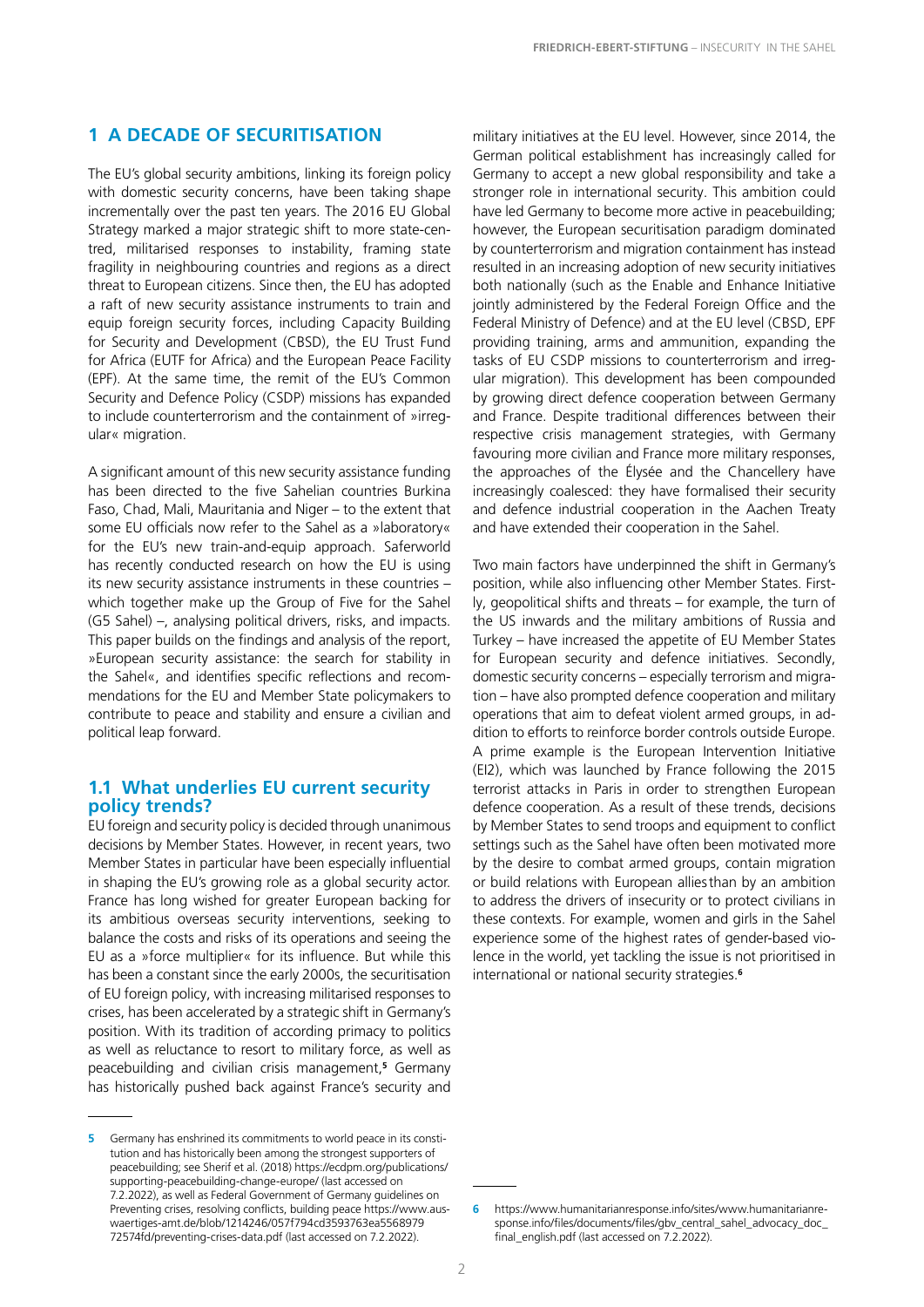

## **1.2 European security engagement in the Sahel**

In 2011, the EU adopted its [Strategy for Security and](https://data.consilium.europa.eu/doc/document/ST-7569-2011-INIT/en/pdf)  [Development in the Sahel](https://data.consilium.europa.eu/doc/document/ST-7569-2011-INIT/en/pdf), which portrayed the weakness of Sahelian governments as a threat to European security. Since the adoption of the Sahel strategy, the EU has invested €1.4 billion**<sup>7</sup>** in building security and military force capacity in Burkina Faso, Chad, Mali, Mauritania and Niger.

#### **CSDP missions<sup>8</sup>**

EUTM Mali (military mission): €255 million 2014–2022

EUCAP Sahel Mali (civilian mission): €254 million 2014–2024

EUCAP Sahel Niger (civilian mission): €237 million 2012–2021

#### **Security assistance projects**

African Peace Facility: €235 million support to the G5 Joint Force

EU Trust Fund for Africa: €307 million

Instrument contributing to Stability and Peace: €90 million

European Development Fund: €78 million

**7** €1.4 billion if budgets of CSDP missions until 2024 are included; € 1.2 billion if budgets for them are only included until 2020. Moreover, since the adoption of the 2011 Sahel strategy with the aim of stabilisation in the region, the EU has also invested  $\epsilon$  3.6 billion in development aid and €1.1 billion in humanitarian assistance.

**8** The budgets for military CSDP missions only include shared costs covered by the EU and therefore exclude the salaries of seconded staff and other costs falling on Member States.

Counterterrorism is central to the related EU activities and interventions in the Sahel. EU capacity-building for Sahelian security and military forces has been conducted alongside French-led counterterrorism interventions. The [Coalition for](https://www.diplomatie.gouv.fr/en/french-foreign-policy/security-disarmament-and-non-proliferation/terrorism-france-s-international-action/article/the-international-coalition-for-the-sahel)  [the Sahel](https://www.diplomatie.gouv.fr/en/french-foreign-policy/security-disarmament-and-non-proliferation/terrorism-france-s-international-action/article/the-international-coalition-for-the-sahel) has formalised a division of labour with the EU taking responsibility for building the capacities of state forces and France taking the lead on the fight against armed groups. Three EU Common Security and Defence Policy (CSDP) missions have been set up to strengthen the Malian and Nigerien governments' control over their territories and contain armed groups.**<sup>9</sup>** The EU has also been instrumental in the establishment and operationalisation of the G5 Sahel Joint Force, from promoting regional cooperation on counterterrorism at its early stages to equipping troops through the African Peace Facility.

In addition, since 2015, EU Member States' aims to externalise border control and migration management have resulted in a significant increase in EU security assistance in the Sahel. The EU's CSDP missions in the Sahel have adopted new strategies for countering »irregular« migration flows. New funding has been earmarked for building the capacity of border controls and increasing the presence of security forces in border areas – and to provide Sahel states with incentives to adopt stricter border controls. However, the policies, programmes and tools of migration containment have produced mixed and counterproductive results, feed-

**<sup>9</sup>** EUCAP Sahel Niger was established in 2012, EUTM Mali was launched in February 2013, and EUCAP Sahel Mali was established in 2014.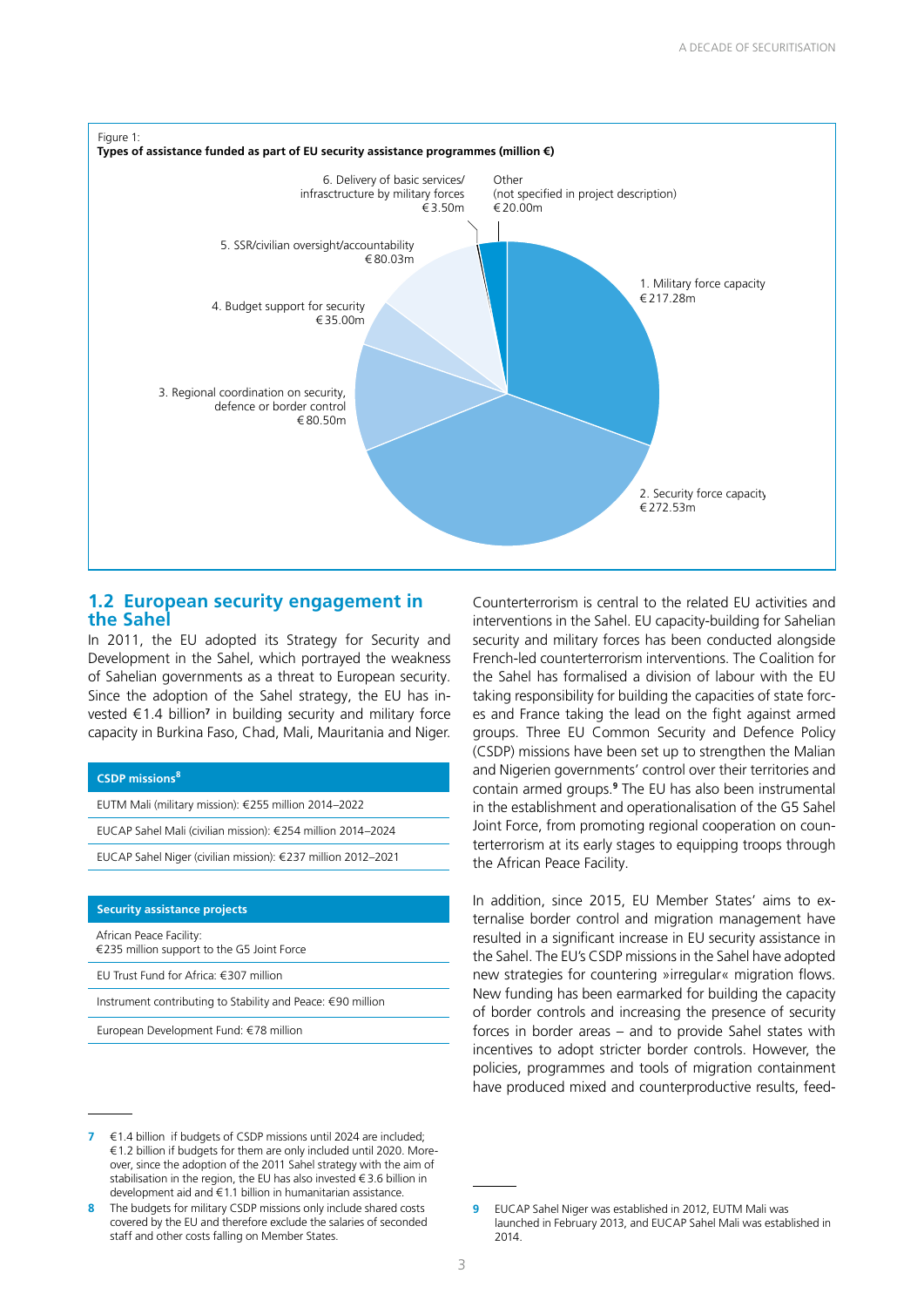

ing into conflicts and abuses and reinforcing the drivers of migration.**<sup>10</sup>**

The hard security focus was solidified by the Coalition for the Sahel, bringing French counterterror operation Barkhane and the G5 Joint forces under joint command, backed by EU efforts of both capacity building and expanding state control over the territory. Pillars Two and Three, which were initially intended to balance out the approach, have largely focused on equipping and building the capabilities of security and military forces rather than on governance and justice.

EU missions and programmes are overwhelmingly focused on building security and military forces' capabilities in fighting terrorism, strengthening borders and expanding states' presence in »ungoverned areas«. These programmes are designed and implemented on the assumption that the capacity of state security forces is a prerequisite for stabilisation and development and that, with greater operational capacity, migration will be brought under tighter control and European borders will be better protected. However, by framing their operational logic around the security-development nexus, these programmes often fail to recognise the limits of such an approach, especially when it comes to migrant communities. Since 2011, out of the €710 million worth of projects supporting security actors in the Sahel, approximately €490 million has been spent on training and equipping security forces to fight violent armed groups and on strengthening »porous« borders. In the context of the Sahel, EU security assistance to date has failed to mitigate the risks of this approach and to sufficiently balance it with

investment in behaviour change and accountability through security sector reform and civilian oversight of security forces.

Meanwhile, the objectives of migration containment have arguably influenced EU Member States' decisions to provide weapons, with several framing their material support to the G5 Sahel countries as countering »spillover effects« of insecurity in the Sahel on Europe.**<sup>11</sup>** The EPF has also been justified on the grounds that the effectiveness of the EU's training activities in the Sahel is undermined by its inability to equip security forces directly. However, as Saferworld research shows, a significant amount of »non-lethal« military equipment – including armoured vehicles, drones, boats, aircraft and crowd-control equipment – is already being provided by the EU's missions and instruments in the Sahel. EU Member States have also provided military equipment as donations, and between 2013 and 2019 sold arms worth over €400 million to the region.

France's efforts to Europeanise their security engagement in the Sahel have been weakened by Denmark and Sweden's decisions to withdraw from Takuba**<sup>12</sup>** and compounded by discussions regarding France's possible withdrawal of forces from Mali**<sup>13</sup>**. The withdrawal of the Nordic countries is linked to legal considerations and insecurity closer to home; France, on the other hand, is potentially reframing its engagement with similar counter-terror initiatives, including redeployments to Niger and Chad. However, some EU Member States are calling for a rethinking and rebalancing

**<sup>10</sup>** [https://www.saferworld.org.uk/resources/publications/1217-partners](https://www.saferworld.org.uk/resources/publications/1217-partners-in-crime-the-impacts-of-europeas-outsourced-migration-controls-on-peace-stability-and-rights)[in-crime-the-impacts-of-europeas-outsourced-migration-controls-on](https://www.saferworld.org.uk/resources/publications/1217-partners-in-crime-the-impacts-of-europeas-outsourced-migration-controls-on-peace-stability-and-rights)[peace-stability-and-rights](https://www.saferworld.org.uk/resources/publications/1217-partners-in-crime-the-impacts-of-europeas-outsourced-migration-controls-on-peace-stability-and-rights) (last accessed on 7.2.2022); [https://www.csis.org/analysis/peril-desert-irregular-migration](https://www.csis.org/analysis/peril-desert-irregular-migration-through-sahel)[through-sahel](https://www.csis.org/analysis/peril-desert-irregular-migration-through-sahel) (last accessed on 7.2.2022).

**<sup>11</sup>** [https://www.saferworld.org.uk/resources/publications/1368](https://www.saferworld.org.uk/resources/publications/1368-european-security-assistance-the-search-for-stability-in-the-sahel) [european-security-assistance-the-search-for-stability-in-the-sahel](https://www.saferworld.org.uk/resources/publications/1368-european-security-assistance-the-search-for-stability-in-the-sahel) (last accessed on 7.2.2022).

**<sup>12</sup>** https://www.france24.com/en/africa/20220128-security-in-the-sahelis-the-takuba-task-force-still-welcome-in-mali

**<sup>13</sup>** http://apanews.net/en/news/france-mulls-definitive-troopwithdrawal-from-mali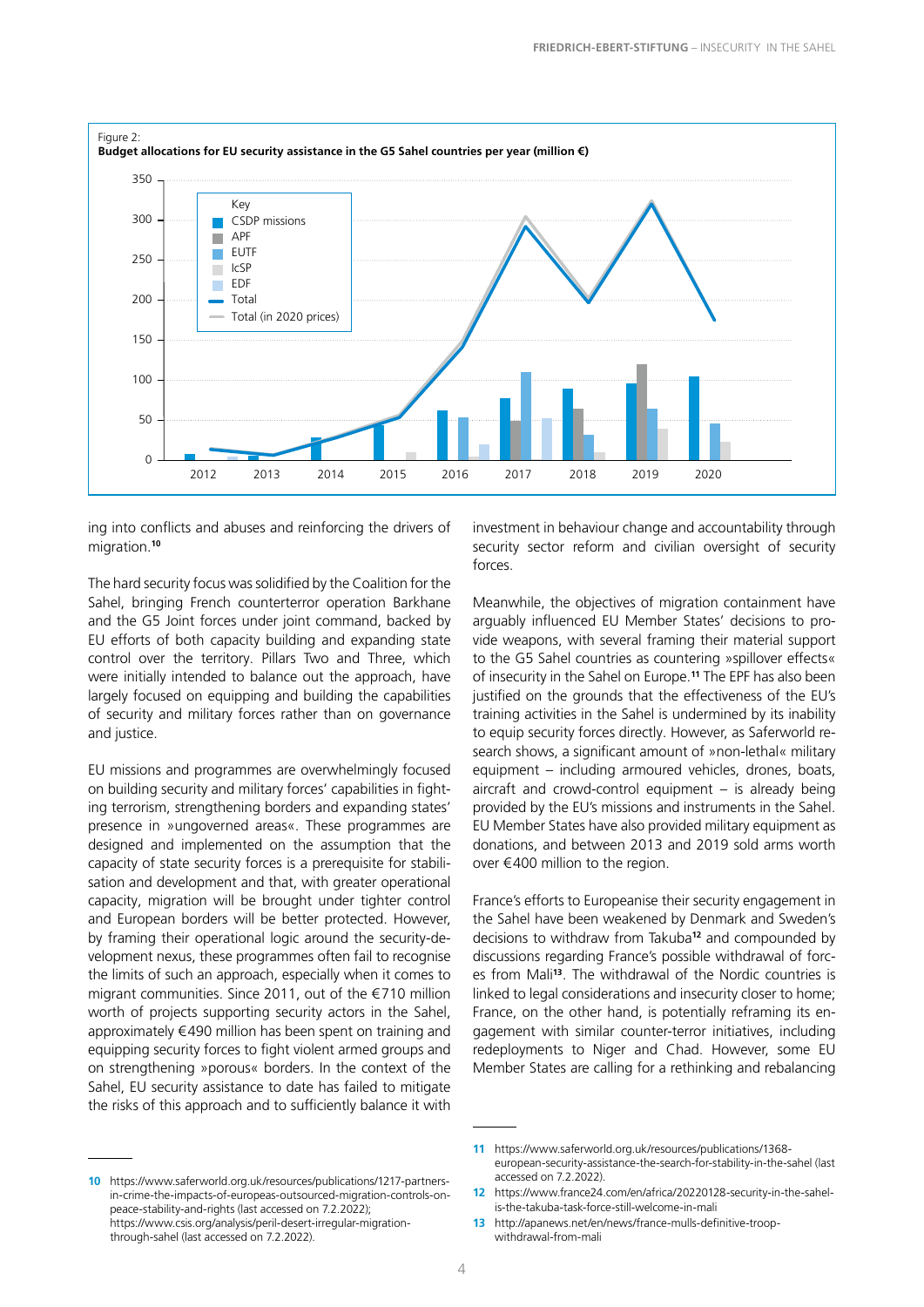of the current approach and there is pressure to end the German Bundeswehr's Mali mission**<sup>14</sup>**.

### **2 FACTORING IN THE RISKS**

According to the Armed Conflict Location & Event Data Project (ACLED), over the past ten years, violence against civilians in the G5 Sahel countries – with the exception of Mauritania – has increased tenfold.**<sup>15</sup>** This prompts urgent questions about the impacts of Europe's security assistance.**<sup>16</sup>** The heavy-handed counterterrorism operations in the Sahel have contributed to the cycle of mutually escalating violence and have fuelled inter-communal conflicts. In the context of abuses by state forces, building their capacity seriously risks undermining security rather than improving it. In 2020,  [more civilians were killed](https://www.fidh.org/en/region/Africa/mali/the-sahel-in-2020-more-civilians-were-killed-by-the-security-forces) by state security forces than by extremist groups in the five Sahel countries. International pressure for quick wins in counterterrorism, backed by significant resources, [has pushed](https://acleddata.com/2020/05/20/state-atrocities-in-the-sahel-the-impetus-for-counter-insurgency-results-is-fueling-government-attacks-on-civilians/?s=09) national military and security forces and the G5 Sahel Joint Force to be more aggressive, at the cost of civilian lives and with an increase in community violence and grievances.

The escalation of violence and instability in the region is characterised by communities being caught in a vicious circle of brutality between self-defence groups, militias, bandits, security forces and armed groups. In Sahelian communities, and particularly in Mali, lack of access to public services has severely undermined citizen–state relations; however, especially in central Mali, the absence of the state is often seen as preferable to its presence due to predatory state actors, especially security forces. This dynamic has rendered communities isolated and vulnerable and has contributed to the formation of many self-defence groups, not to mention opportunistic armed groups positioning themselves as armed guardians (rarely for ideological reasons; usually to profit from the situation). So communities have increasingly found themselves in the crosshairs between these violent competing interests. These »local self-defence groups and militias often evolve in problematic ways, and perpetrate sometimes extreme violence«**<sup>17</sup>**. »Malian security and defence forces have also been linked to militia groups for decades.«**<sup>18</sup>** Complex grievances (often historical in origin) and conflicts between communities are being neglected by

**14** https://www.dw.com/en/pressure-grows-to-end-germanbundeswehrs-mali-mission/a-60717241#:~:text=An%20extension% 20of%20the%20Bundeswehr,cause%20for%20concern%2C%20 say%20experts.

the overall »security first« militarised approaches, and in some cases are being exacerbated by them – resulting in communities increasingly being targeted on all sides.

»The mainstreaming of armed violence in the Sahel is a constantly evolving process. Political dysfunction, especially the systematic exclusion of civilians from decisions that hugely influence their lives, has played a major role in creating insecure, fragmented communities who frequently turn in on themselves, and against each other. [Moreover,] [p]redatory state actors' severe abuses are not being sufficiently confronted by leaders of international military interventions«**<sup>19</sup>**. While the EU trains forces in human rights, without robust systems and structures to monitor the impacts of this training and hold abusers accountable, trainings have had little impact on the worrying (and increasingly normalised) levels of violence towards civilians. »Radical groups and criminal gangs are exploiting years of short-sighted security policies that have lost the state much of its legitimacy«**<sup>20</sup>**.

This shows how the current narrow focus on stabilisation and security assistance often overlooks the complex, intertwined political and socio-economic factors underpinning people's insecurity. Since 2001, the discriminatory use of counterterror measures has targeted specific communities based on their ethnic and religious backgrounds. One of the risks of counterterrorism is feeding into existing stereotypes of specific communities such as the Fulbé and legitimising an emboldened stigmatisation that leads to violence. This has been documented by analysts such as the International Crisis Group who state that »the availability of weapons of war and the pretext of fighting jihadist groups have opened the floodgates to a level of ethnic-based violence that is without precedent in the region«.**<sup>21</sup>** Pursuing short-term goals of counterterror or migration containment compromises long-term approaches based on peace, rights and development. Funding has been diverted from support for security and justice (which contribute directly to human security and peace) to purely military objectives.**<sup>22</sup>** This fails to address the fact that, without these structural reforms, governments that neglect their populations in general, and abuses by their security forces themselves in particular, contribute to the conditions in which terrorism thrives.

In the Sahel, corruption, abuse, and neglect by states are significant drivers of conflict, alienating populations which are then more easily exploited by violent groups.**<sup>23</sup>** In such circumstances, expanding the state presence by strengthening security forces can be counterproductive. There is

**<sup>15</sup>** Website of the Armed Conflict Location & Event Data project (ACLED): [www.acleddata.com](http://www.acleddata.com) (last accessed on 7.2.2022).

**<sup>16</sup>** It is essential that both security assistance and development programmes ensure conflict sensitive approaches, as otherwise they risk providing actors with incentives to perpetrate violence rather than contributing to peace and security, as is shown by both the examples of Sahel and Afghanistan.

**<sup>17</sup>** https://www.saferworld.org.uk/resources/publications/1385-hownot-to-lose-the-sahel-community-perspectives-on-insecurity-andinternational-interventions-in-mali-niger-and-burkina-faso

**<sup>18</sup>** [https://www.hrw.org/news/2018/12/07/mali-dangerous-upsurge](https://www.hrw.org/news/2018/12/07/mali-dangerous-upsurge-abuse-ethnic-militias)[abuse-ethnic-militias](https://www.hrw.org/news/2018/12/07/mali-dangerous-upsurge-abuse-ethnic-militias)

**<sup>19</sup>** https://www.saferworld.org.uk/resources/publications/1385 how-not-to-lose-the-sahel-community-perspectives-on-insecurityand-international-interventions-in-mali-niger-and-burkina-faso

**<sup>20</sup>** [https://www.crisisgroup.org/africa/west-africa/mali/central-mali](https://www.crisisgroup.org/africa/west-africa/mali/central-mali-uprising-making)[uprising-making](https://www.crisisgroup.org/africa/west-africa/mali/central-mali-uprising-making)

**<sup>21</sup>** [https://www.crisisgroup.org/africa/sahel/mali/centre-du-mali-enrayer](https://www.crisisgroup.org/africa/sahel/mali/centre-du-mali-enrayer-le-nettoyage-ethnique)[le-nettoyage-ethnique](https://www.crisisgroup.org/africa/sahel/mali/centre-du-mali-enrayer-le-nettoyage-ethnique) (last accessed on 7.2.2022).

**<sup>22</sup>** [https://www.nrc.no/expert-deployment/2016/2021/mali-security](https://www.nrc.no/expert-deployment/2016/2021/mali-security-action-hampers-development/)[action-hampers-development/](https://www.nrc.no/expert-deployment/2016/2021/mali-security-action-hampers-development/) (last accessed on 7.2.2022).

**<sup>23</sup>** [https://www.international-alert.org/publications/if-victims-become](https://www.international-alert.org/publications/if-victims-become-perpetrators-violent-extremism-sahel/)[perpetrators-violent-extremism-sahel/](https://www.international-alert.org/publications/if-victims-become-perpetrators-violent-extremism-sahel/) (last accessed on 7.2.2022).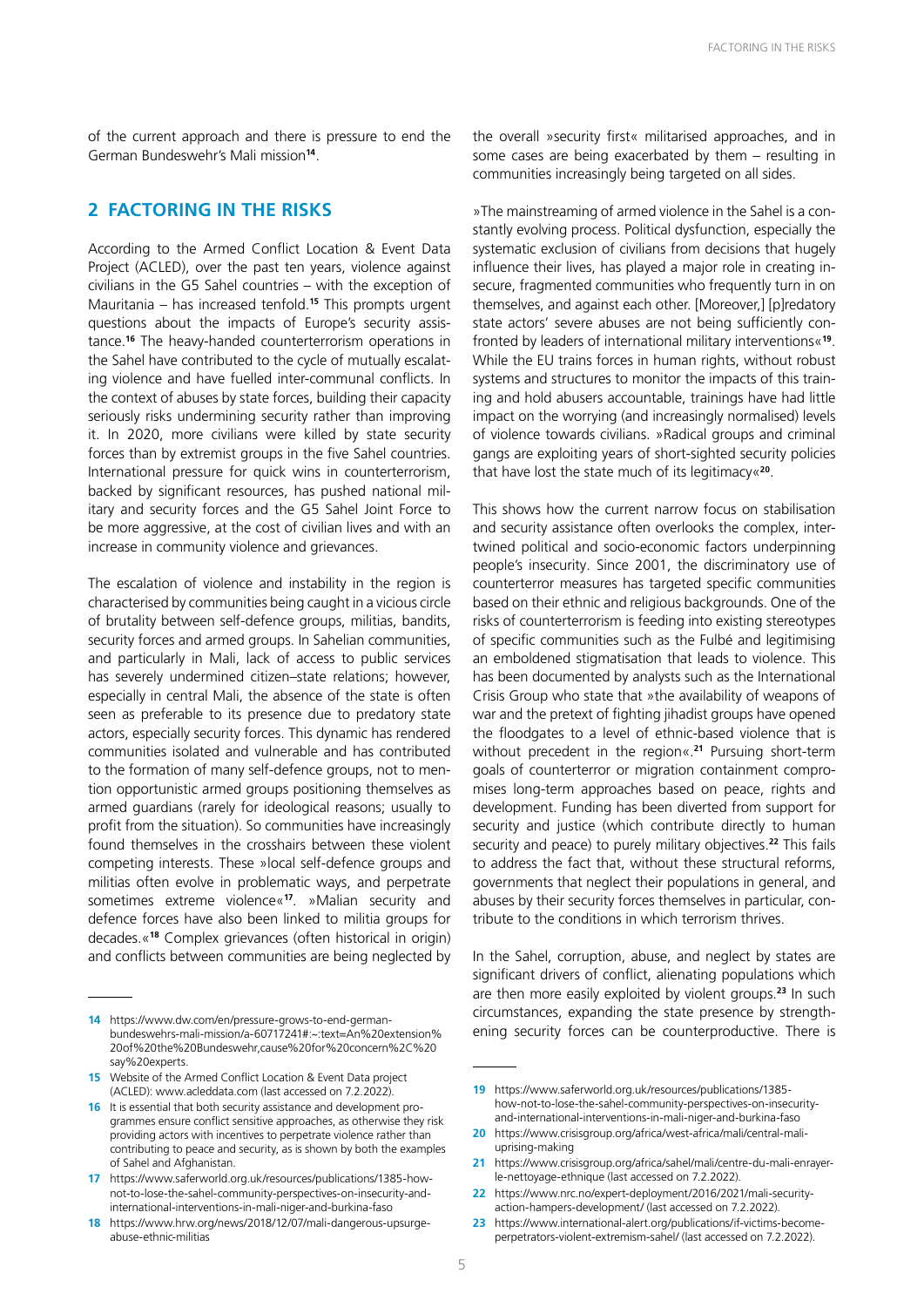a real risk that the EU's security partnerships in the Sahel are legitimising abusive practices by governments more focused on cementing their power and alliances than on protecting citizens and addressing their needs. The counterterror paradigm has led to a focus on combat effectiveness, rather than on the transformation of factionalised, often predatory security sectors and the strengthening of positive civil-military and state-society relations.

Expanding the state presence and basic services without escalating violence requires much more intensive dialogue and trust-building with local populations. However, such efforts have been side-lined under the narrow counterterror paradigm. As explained by Assitan Diallo, President of the Association des Femmes Africaines pour la Recherche et le Développement (AFARD), »[s]tabilisation in Mali has meant stabilisation of a militarised status quo.« Security assistance has entrenched the primacy of military rule and of military solutions to political problems, as demonstrated by recent coups in Mali, Chad and very recently in Burkina Faso.

Arms proliferation in the Sahel fuels conflict and violence. Given the abuses committed by state forces in the G5 Sahel countries, the risk of misuse of equipment provided is high. While the EU often argues that the weapons it provides come with high standards and safeguards against diversion and misuse, this is contradicted by the evidence. Corruption and inadequate oversight have in fact made state stocks the main source of weapons for armed groups.**<sup>24</sup>** Due to resistance by recipient national authorities, the EU has little ability to control or track what happens to the equipment it provides once handed over.

#### **2.1 Key reflections and recommendations**

As the EU is forging a new path in its approach to crises and reflects on its approach to conflict prevention and stability, it should take stock of its track record and the long-term consequences of EU security assistance in the Sahel, as well as in Yemen, Iraq, Afghanistan, and Somalia. For security assistance to contribute to long-term security and conflict transformation, it needs to tackle the drivers of insecurity more effectively and make security forces more responsive to people's security needs.

Existing EU policies – such as the [Strategic Framework to](https://eur-lex.europa.eu/legal-content/EN/TXT/?uri=CELEX%3A52016JC0031)  [Support Security Sector Reform,](https://eur-lex.europa.eu/legal-content/EN/TXT/?uri=CELEX%3A52016JC0031) the [Concept on Protection](https://data.consilium.europa.eu/doc/document/ST-6730-2015-INIT/en/pdf)  [of Civilians](https://data.consilium.europa.eu/doc/document/ST-6730-2015-INIT/en/pdf) (PoC) in EU-led Military Operations, the [EU Sta](https://data.consilium.europa.eu/doc/document/ST-15622-2017-INIT/en/pdf))[bilisation Concept](https://data.consilium.europa.eu/doc/document/ST-15622-2017-INIT/en/pdf)) and the [Strategic Approach to Women,](https://www.consilium.europa.eu/media/37412/st15086-en18.pdf)  [Peace and Security](https://www.consilium.europa.eu/media/37412/st15086-en18.pdf), the [Integrated Approach to External](https://data.consilium.europa.eu/doc/document/ST-5413-2018-INIT/en/pdf)  [Conflicts and Crises](https://data.consilium.europa.eu/doc/document/ST-5413-2018-INIT/en/pdf), as well as the German Government's guidelines on preventing crises, resolving conflicts and

building peace – all emphasise the need for human security, conflict and context sensitivity, inclusive political settlements, accountable security institutions and strengthening civil society to prevent conflict and contribute to peace and security. However, current militarised approaches do not tackle structural violence against citizens, including endemic gender-based violence,**<sup>25</sup>** especially in military cultures where gender considerations are often little more than afterthoughts. The pervasiveness of gender-based violence across the Sahel requires far more robust, integrated approaches to begin addressing these inequalities, including in national and international military institutions themselves.

#### **2.2 A civilian leap forward**

The EU's revised Sahel strategy speaks of a »civilian and political leap forwards«. This should focus less on state-centred stabilisation and more on civil society and community engagement, including with women-led and women's rights organisations, as the basis for a people-centred peacebuilding strategy which addresses longer-term structural drivers of insecurity – such as severe inequalities and weak, corrupt governance – and engages with communities on how to implement it.

The available evidence shows that the continued focus on counterterrorism, migration containment, and boosting the combat capacity of state forces has led to rising civilian deaths and public pushback against the European presence.**26** Narrowly focused security responses risk exacerbating violence and harm to civilians and undermining the EU's reputation and its objectives of peace and stability.

Rather than assuming that more military and security assistance will deliver better results, the EU should urgently consider how to adjust the logic of its response through increased engagement with affected populations and by balancing security assistance with investments in accountability and civil society participation in both decision-making and evaluations. It is fundamental that European responses to crisis and insecurity should contribute to peace and stability rather than risking doing harm. The recent failures of international counterterrorism responses in both the Sahel and Afghanistan demonstrate the urgent need for reflection and a rebalancing of the EU's approach.

To tackle the drivers of insecurity in the Sahel and beyond, the EU should consider the following adjustments:

**<sup>24</sup>** [https://www.saferworld.org.uk/resources/publications/1368](https://www.saferworld.org.uk/resources/publications/1368-european-security-assistance-the-search-for-stability-in-the-sahel) [european-security-assistance-the-search-for-stability-in-the-sahel](https://www.saferworld.org.uk/resources/publications/1368-european-security-assistance-the-search-for-stability-in-the-sahel) (last accessed on 7.2.2022); Jouve A (2020) «Sahel: d'où viennent les armes et les munitions?» RFI, 9 April; [https://www.rfi.fr/fr/afrique/](https://www.rfi.fr/fr/afrique/20200409-sahel-do%C3%B9-viennent-les-armes-et-les-munitions) [20200409-sahel-do%C3%B9-viennent-les-armes-et-les-munitions](https://www.rfi.fr/fr/afrique/20200409-sahel-do%C3%B9-viennent-les-armes-et-les-munitions) (last accessed on 7.2.2022).

**<sup>25</sup>** The Sahel has the highest recorded rates of GBV in the world: [https://](https://www.humanitarianresponse.info/sites/www.humanitarianresponse.info/files/documents/files/gbv_central_sahel_advocacy_doc_final_english.pdf) [www.humanitarianresponse.info/sites/www.humanitarianresponse.](https://www.humanitarianresponse.info/sites/www.humanitarianresponse.info/files/documents/files/gbv_central_sahel_advocacy_doc_final_english.pdf) [info/files/documents/files/gbv\\_central\\_sahel\\_advocacy\\_doc\\_final\\_](https://www.humanitarianresponse.info/sites/www.humanitarianresponse.info/files/documents/files/gbv_central_sahel_advocacy_doc_final_english.pdf) [english.pdf](https://www.humanitarianresponse.info/sites/www.humanitarianresponse.info/files/documents/files/gbv_central_sahel_advocacy_doc_final_english.pdf) (last accessed on 7.2.2022).

**<sup>26</sup>** Website of the Armed Conflict Location & Event Data project (ACLED): https://acleddata.com/#/dashboard (last accessed on 7.2.2022); Traoré D. (2021), »The Sahel: »In 2020, more civilians were killed by security forces than extremist groups«, FIDH (originally published in Le Monde), 26 February; https://www.fidh.org/en/region/ Africa/mali/the-sahel-in-2020-more-civilians-were-killed-by-thesecurity-forces (last accessed on 7.2.2022).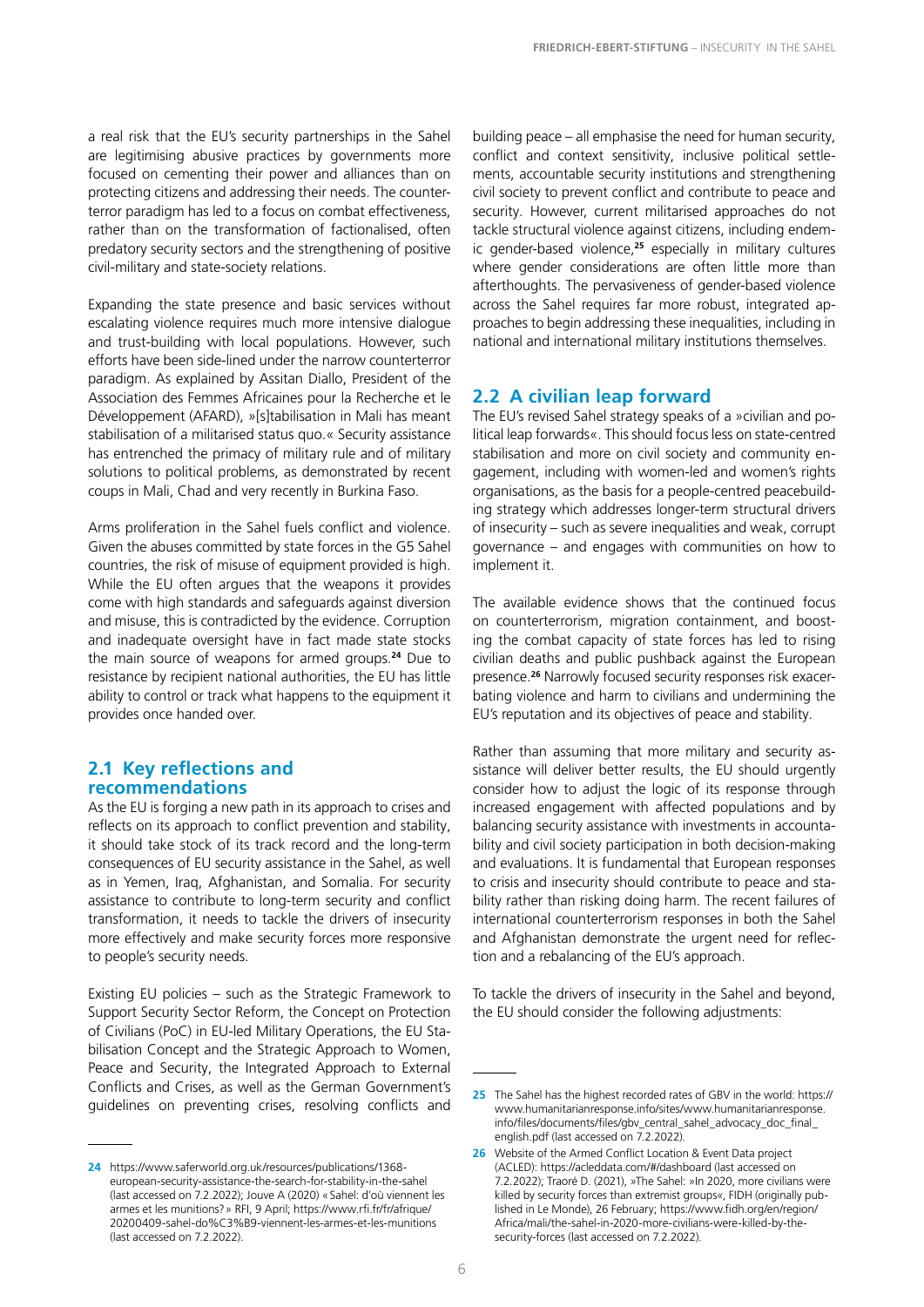#### **Learning and review:**

- Ensure that the implementation of EU policies such as the EU-wide strategic framework to support security sector reform (SSR), the Strategic Approach to Women, Peace and Security, and the Concepts on Stabilisation and the Protection of Civilians – reflect the commitments to conflict sensitivity, human security, gender equality, inclusive political settlements, accountable security institutions, and civil society strengthening. The effective implementation of these comprehensive policies would represent a crucial step towards promoting more democratic and transparent security governance, and would contribute to the transformation of security sectors into more effective and accountable public services.
- Develop more robust review processes for EU and EU Member States' security assistance that scrutinise the broader long-term impacts and implications of the state-centric stabilisation approach, and integrate the resulting lessons into future programming.
- Ensure that Member States learn from past experience to confront the risks and problematic track record of short-term, heavily securitised approaches to managing their immediate concerns about terrorism and migration. Mandate regular internal learning exercises that draw on gender-balanced evidence and testimony from affected populations and civil society to critically examine harmful counterterrorism and countering/preventing violent extremism (C/PVE) programming and assess its impact on peace, rights, gender equality, and locally managed development.
- Challenge the narrow and divisive public/media narrative which perpetuates the idea that security threats require security responses. This requires EU political leaders, individually and collectively, to communicate more effectively to the public the need for patient, comprehensive strategies to address drivers of conflict more effectively than problematic »war-on-terror« or migration containment methodologies.

#### **A people-centred approach:**

– Prioritise human security over a narrow, short-term approach to state/national security that prioritises an external stabilisation agenda. Broaden the understanding of security from a narrow counterterror and state-capacity focus to encompass issues such as access to water, basic services, and economic opportunities for all, including women. Prioritise resource mobilisation to Pillar Four (development) of the Coalition for the Sahel's Plan.

- Engage with the »R« of SSR and ensure that support for security institutions contributes to their legitimacy, accountability, and ability to respond to the security needs of the people, including women and marginalised people.
- Make the needs of people and communities the primary goal of military and security forces and incorporate dialogue, mediation, human rights monitoring, and conflict- and gender-sensitive development support to ensure that people's voices are heard.
- Build these priorities into all stages planning, design, implementation and evaluation – of security assistance programming, basing it on robust and regular participatory analysis of conflict, peace, gender, and other power dynamics and community security and justice needs. Make use of existing tools and expertise, including the [gender analysis of conflict toolkit](https://www.saferworld.org.uk/resources/publications/1076-gender-analysis-of-conflict) an[d the gender-sensi](https://www.saferworld.org.uk/resources/publications/1284-gender-sensitive-conflict-analysis-a-facilitation-guide)[tive conflict analysis methodology.](https://www.saferworld.org.uk/resources/publications/1284-gender-sensitive-conflict-analysis-a-facilitation-guide) Ensure that programmes can be adapted, suspended, or ended based on regular monitoring and evaluation, and that CSDP missions and other security initiatives have an exit strategy.
- Scale up support for community security and trust-building initiatives and structures. Support community security initiatives that identify and respond to local perceptions of security by working through both formal and informal systems.**27** Combine gender-sensitive political economy analysis and inclusive security assessments to establish the basis for community security. While recognising the trade-offs and institutional constraints faced by the EU in encouraging G5 Sahel partners to be more inclusive and engage more actively with civil society, it is important for the EU to support efforts to build trust between the state and its citizens, including women, with the aim of genuinely addressing the drivers of conflict and not simply expecting populations to accept counterterrorism measures.
- Increase funding for community-led peacebuilding. This should include supporting administrative infrastructure and governance initiatives aimed at addressing inequalities and ensuring that populations have fair and equitable access to natural resources.
	- Apply a conflict-sensitive lens throughout the programme cycle to assess whether assistance contributes to locally owned peace and addresses drivers of conflict, rather than doing harm, and adjust programmes that are failing these tests.

**<sup>27</sup>** [https://www.saferworld.org.uk/resources/publications/806-commu](https://www.saferworld.org.uk/resources/publications/806-community-security-handbook)[nity-security-handbook](https://www.saferworld.org.uk/resources/publications/806-community-security-handbook) (last accessed on 7.2.2022).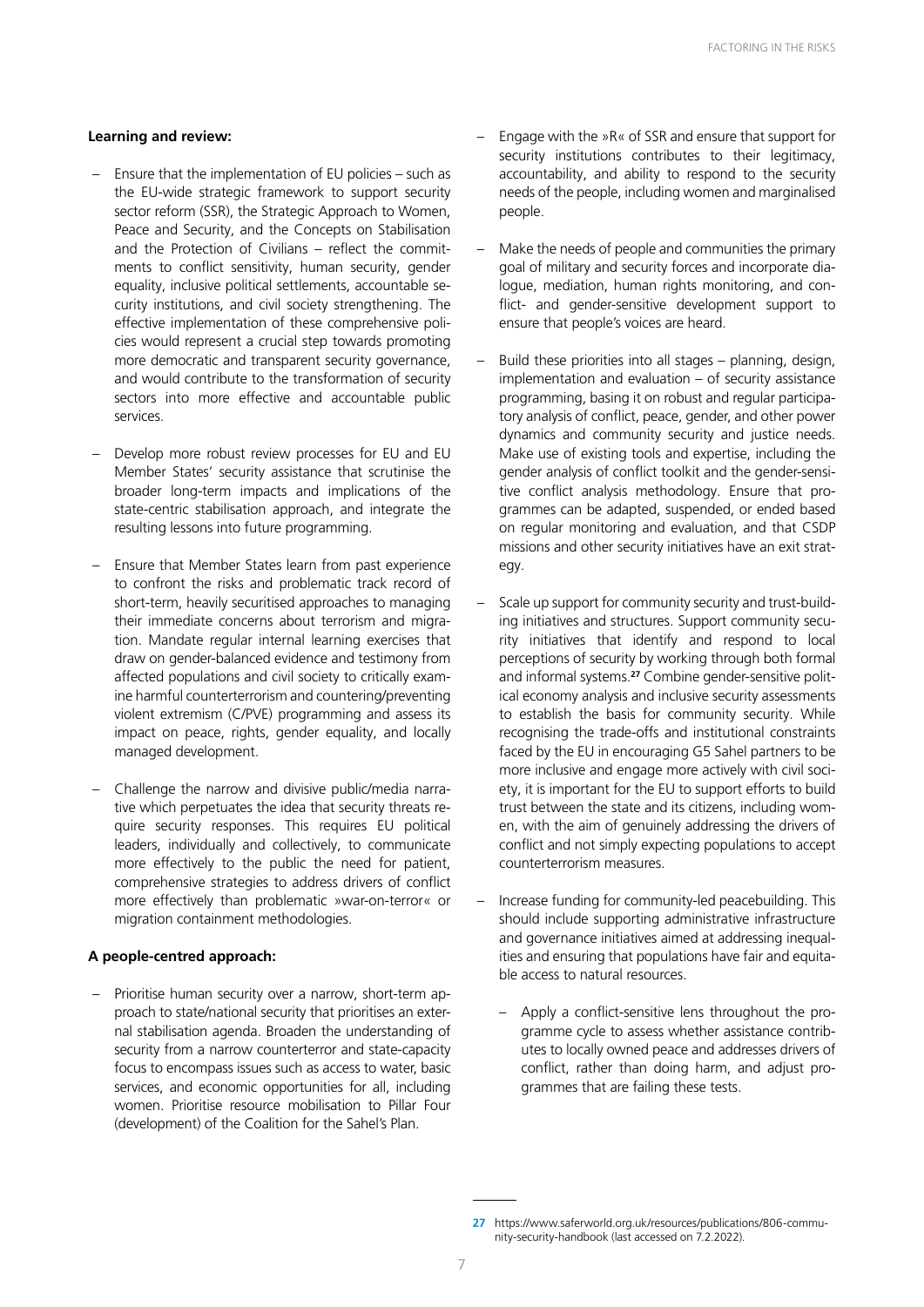- Support locally led peacebuilding initiatives, including those led by women and women's rights organisations, and existing formal and informal mechanisms for conflict resolution and accountability.
- Promote gender equality in all peacebuilding initiatives, ensure that women participate meaningfully, and monitor the impacts of their participation.
- Provide long-term, core and flexible funding to local civil society organisations, especially women-led and women's rights organisations, so that they can work on local priorities and engage with them, independently of the government, on SSR and governance reform processes when such processes are undertaken.

#### **Strengthen safeguards, monitoring, evaluation, and accountability:**

- Foster a culture of transparency, accountability, and performance management. Make a genuine commitment to monitoring, evaluation, and learning on an ongoing basis:
- Develop operational guidelines for regular in-depth assessments of missions and projects (including their impact to date and future risks, incorporating conflict- and gender-sensitive analysis), on the understanding that these missions and projects are typically taking place in fraught and potentially fast-moving environments and therefore require repeated review.
- Report on both what works and what doesn't, and involve communities in monitoring results and adapting programmes.
- Ensure transparency by encouraging, supporting, and building parliamentary and public oversight into European security assistance and SSR efforts.
- Lead by example on accountability by ensuring that EU security missions and projects contain stringent safeguards, whistleblowing mechanisms, and robust frameworks for follow-up after incidents (including sexual exploitation, harassment, and abuse). Safe, meaningful, context-specific, and gender-sensitive whistleblowing structures must be available, including officials and military and security personnel from the EU, its Member States, and recipient states, local and international civil society organisations, and local populations.
- Strengthen risk assessments and prohibitions regarding the provision of military equipment (for example under the EPF), to ensure that
	- no transfers of items on the EU's common military list, whether organised bilaterally between a Member State and a member of the G5 Sahel or via the EPF, will be permitted unless the EU has full confidence that this will not lead to any of the negative consequences set out in the EU Common Position 2008/944/CFSP,**<sup>28</sup>** including (but not limited to) risk of diversion or of violations of international human rights and humanitarian law;
	- EU Member States do not authorise a transfer of military equipment (either bilaterally or through the EPF) where there is a clear risk that it may breach one or more of the EU's arms export criteria, unless sufficient mitigation efforts are possible, for example by improving physical security and stockpile management programmes, gender-sensitive human rights observance, and through robust monitoring of security force behaviour, post-export verification, and tracking of arms and violations;
	- the donation of any equipment on the EU's Common Military List is contingent on the recipient country accepting meaningful post-export inspection obligations.

**<sup>28</sup>** As amended by Council Decision (CFSP) 2019/1560.